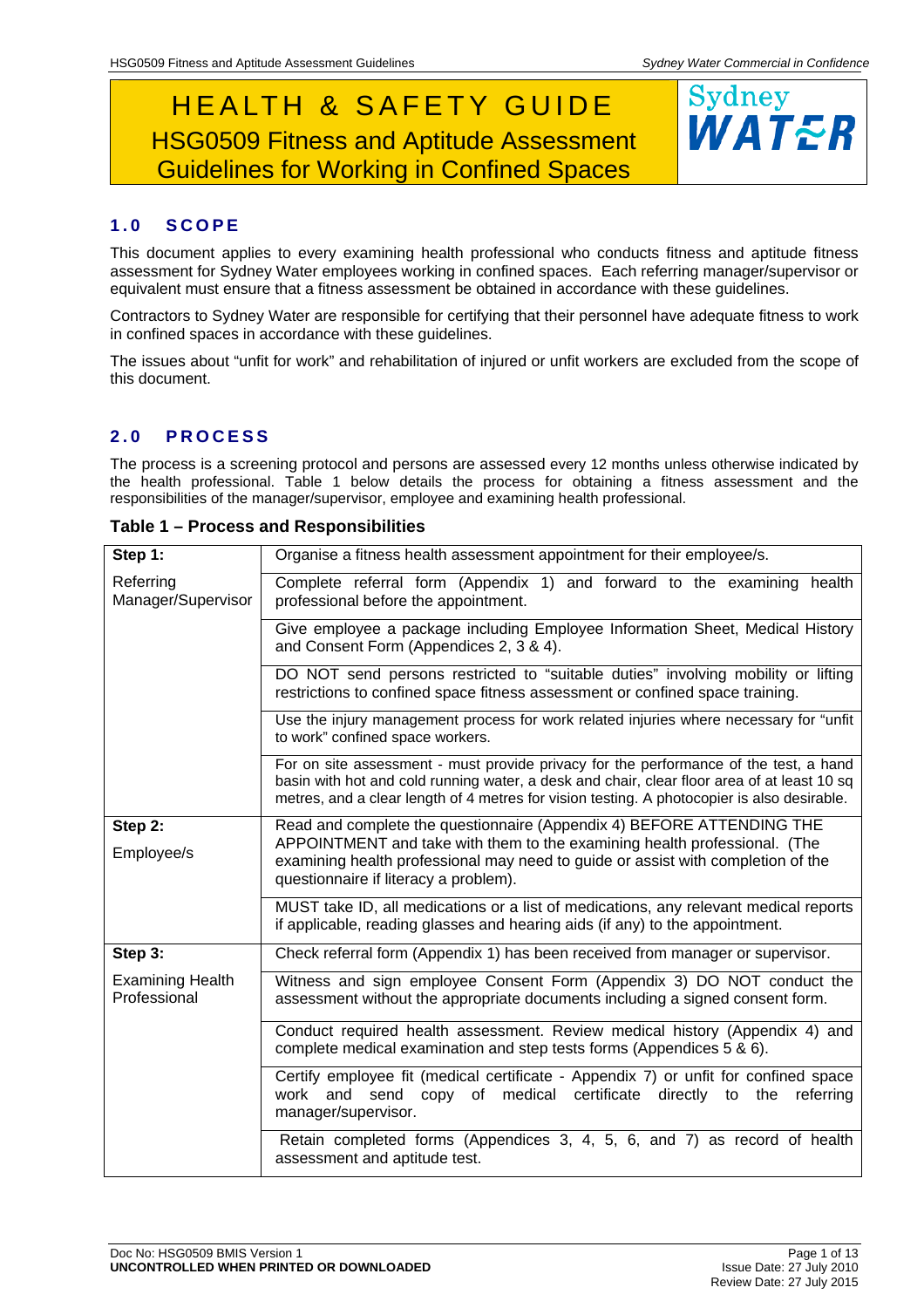### **3.0 Typical Task Demands, Health Criteria & Relevant Tests**

Table 2 below summarises typical task demands, related health criteria and outlines how fitness for those tasks may be evaluated by the examining health professional.

| Table 2 Typical Task Demands, Related Health Criteria and Test/s |  |  |
|------------------------------------------------------------------|--|--|
|------------------------------------------------------------------|--|--|

| <b>Task Demands</b> |                                                                                                                                                                     | <b>Related Health Criteria</b>                                                                                                                                                                                               | Test/s                                                                                                                                                                                                            |  |  |
|---------------------|---------------------------------------------------------------------------------------------------------------------------------------------------------------------|------------------------------------------------------------------------------------------------------------------------------------------------------------------------------------------------------------------------------|-------------------------------------------------------------------------------------------------------------------------------------------------------------------------------------------------------------------|--|--|
| 1.                  | Climbing ladders up to 15m in<br>height or climb multiple flights of<br>stairs.                                                                                     | Needs adequate aerobic fitness,<br>adequate lower limb and upper limb<br>strength, adequate body flexibility,<br>adequate balance.                                                                                           | • Step test (endurance)                                                                                                                                                                                           |  |  |
| 2.                  | Having to lower and raise a worker<br>into a confined space with a rope<br>and harness. (note: rope and<br>harness system includes ratchet to<br>prevent slippage). | Needs adequate grip and upper limb<br>strength to pull on a 10 mm diameter<br>rope with a force of more than 25 kg.                                                                                                          | • History of musculoskeletal disorders or<br>cardiorespiratory disorders<br>• General mobility of spine and limbs<br>• Grip strength                                                                              |  |  |
| 3.                  | Having to be the worker lowered<br>into a confined space with a rope<br>and harness.                                                                                | Worker needs to weigh less than 130 kg<br>as when equipment is added (another 15<br>kg) the workers' weight becomes<br>unmanageable for other workers. May<br>also be an issue of safe loading of the<br>equipment.          | • Weight $<$ 130 kg                                                                                                                                                                                               |  |  |
| 4.                  | Communicating via appropriate<br>means                                                                                                                              | Needs adequate hearing skills                                                                                                                                                                                                | • 'Whisper Test'                                                                                                                                                                                                  |  |  |
| 5.                  | Manoeuvring in cramped conditions<br>while using self contained breathing<br>apparatus                                                                              | Needs adequate body flexibility,<br>adequate physical size and weight,<br>absence of claustrophobia.                                                                                                                         | • History of claustrophobia<br>Spinal mobility<br>$\bullet$<br>• Forward flexion<br>• Extension<br>• Trunk rotation<br>• Squat                                                                                    |  |  |
| 6.                  | Wearing of respiratory protection<br>(eg. self-contained breathing<br>apparatus).                                                                                   | Must be able to maintain positive seal,                                                                                                                                                                                      | • Spirometry<br>• History of respiratory disorders<br>• General observation of beards, facial<br>deformities<br>• Visual acuity without glasses<br>• Need for glasses for distance or near<br>vision              |  |  |
| 7.                  | Minimisation of need for rescue<br>because of medical reasons.                                                                                                      | Absence of medical condition that might<br>lead to sudden loss of consciousness.                                                                                                                                             | • History of heart/lung/neurological<br>conditions or any other medical conditions<br>that could cause sudden incapacity<br>• Cardiac and stroke risk score testing only<br>if concerns/ any abnormalities found. |  |  |
| 8.                  | Aptitude for confined spaces                                                                                                                                        | Absence of significant claustrophobia,<br>anxiety disorders, or other significant<br>psychiatric disorders or phobias.<br>Absence of significant medical<br>conditions<br>(Ability to complete confined spaces<br>training). | • 'Depression and Anxiety test'<br>questionnaire.<br>• History of psychological problems<br>• Evidence of any behavioural abnormalities<br>on assessment<br>• Signed declaration                                  |  |  |

### **4.0 Fitness and Aptitude Assessment**

Assessments are to be documented on the examination forms found in Appendices 5 and 6. The examining health professional undertaking the fitness and aptitude assessment should take into account the related health criteria in table 2 as well as what has been detailed below:

Criteria 1 of table 2 has included a three-minute step test because it assesses both cardiovascular fitness and lower limb strength, and there is some correlation with the requirement to climb steps in the confined space. Prior to commencing the three-minute step test the following is required:

- The employee must be given the information sheet (Appendix 2)
- The Consent Form must be completed (Appendix 3).
- The Examining Health Professional must determine if there are possible medical contraindications to the step test.
- Results of the step test to be recorded (Appendix 5).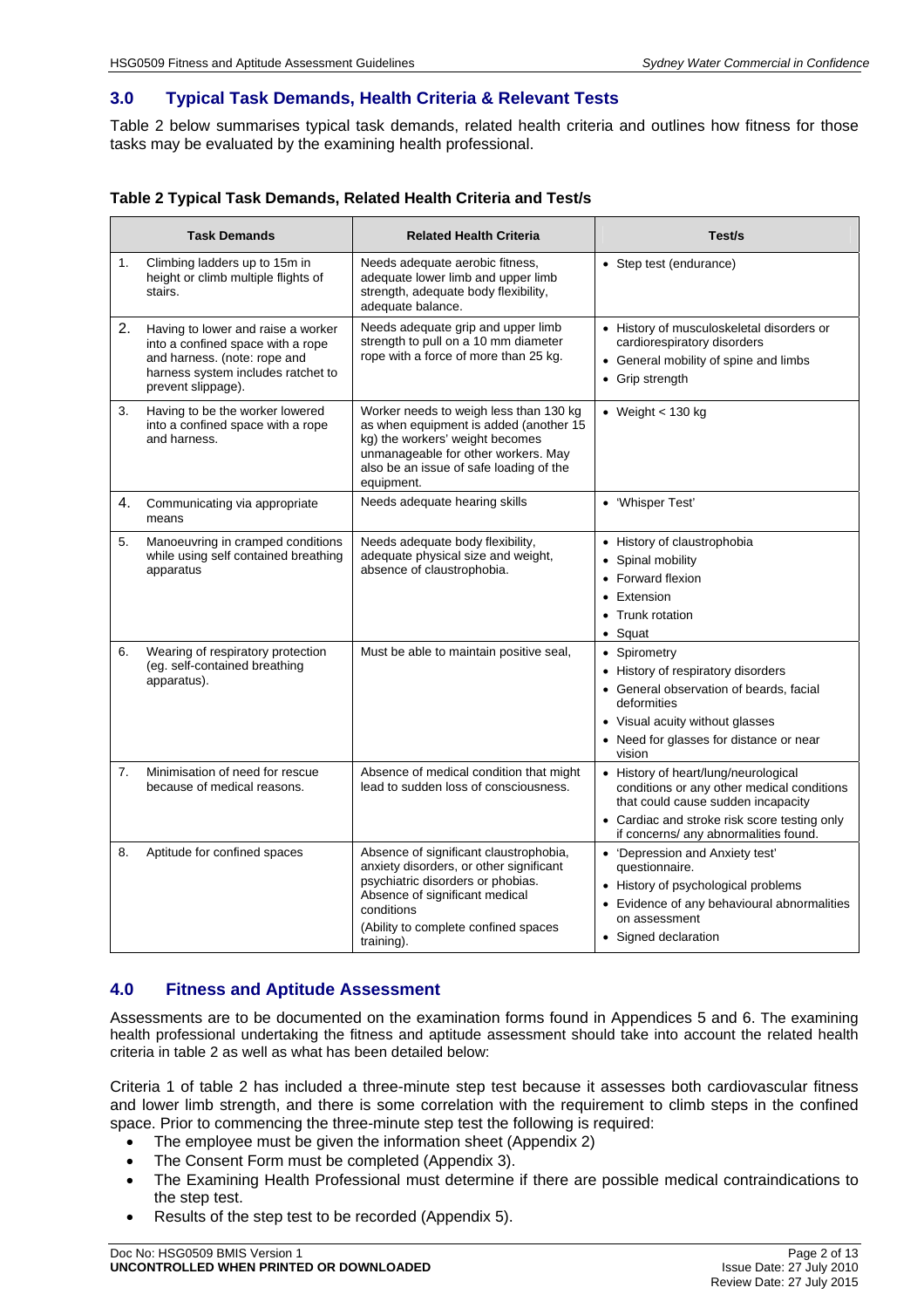Criteria 2, 5 and 7 of table 2 would generally require task-specific equipment with which to perform a functional assessment. Such equipment would not usually be available to the examining health professional. Therefore an estimate must be made according to available information. Certain individuals who are likely not to be able to fulfil criteria may require further assessment.

Employee's whose fitness is borderline may require referral for final assessment by an Occupational Physician or a nominated Sydney Water Medical Practitioner familiar with the occupational requirements.

The history as given by the employee is only meant to "flag" conditions that may require further clarification by the examining health professional. Any "yes" answers do not necessarily render the employee unfit for confined spaces.

Employees, who work in sewage contact occupations, or where needle stick injury is possible, are recommended to maintain current vaccination against Tetanus, Hepatitis A and Hepatitis B.

History of angina, arrhythmia, ischaemic heart disease or acute myocardial infarction should be noted. In particular consider any cardiovascular condition, which might be aggravated by extra cardiovascular demands.

Poorly controlled angina, arrhythmia, significant hypertension or anaemia will usually preclude work in confined spaces.

Insulin dependent diabetes mellitus or poorly controlled non-insulin dependent diabetes mellitus may cause sudden incapacity. This may put the person at increased risk from hazards in the confined space and will also necessitate rescue.

History of epilepsy or any other condition involving altered states of consciousness may also cause sudden or subtle incapacity.

Reduced lung function for any reason may restrict capacity for sudden strenuous activity or impair ability to use respirators. FEV1 or FVC < 70 % predicted requires special consideration.

Poorly controlled hypertension may preclude step testing and strenuous activity or heavy lifting during work or rescues.

Employees at the extremes of weight ranges must be carefully evaluated. An extremely underweight person may not have the physical strength to work lifting tackle, wear SCBA or participate in incident management. Weight > 130 kg may put the employee at risk as the weight may exceed the Safe Working Load (SWL) of the lifting equipment. An obese person may be unable to wear a safety harness, fit through access hatches or manoeuvre in a 750 mm pipe.

History or evidence of significant psychiatric disorder, in particular claustrophobia, which may impair the examinee's ability to cope with small enclosed spaces or face masks, or may alter judgement, concentration and reliability, will require special consideration.

Beards may also prevent adequate seal when using a mask, therefore the presence of beards should be noted.

Employees who require glasses to correct visual acuity defects may have difficulty obtaining adequate seal with a mask when using a respirator, therefore the use of glasses should be noted. The examinee should have adequate uncorrected visual acuity to enable them to perform their designated tasks and to exit the confined space in an emergency.

Hearing aids may be an ignition risk in certain situations therefore the use of hearing aids should also be noted.

Significant hearing, cognitive or speech impairment may impair the ability to communicate. Inability to do step test for any reason and any other condition or reason which may impair the ability to work in confined spaces or use respirators should be carefully assessed.

Persons with reduced immune status should obtain specialist medical advice prior to starting, or returning to, work involving contact with sewage.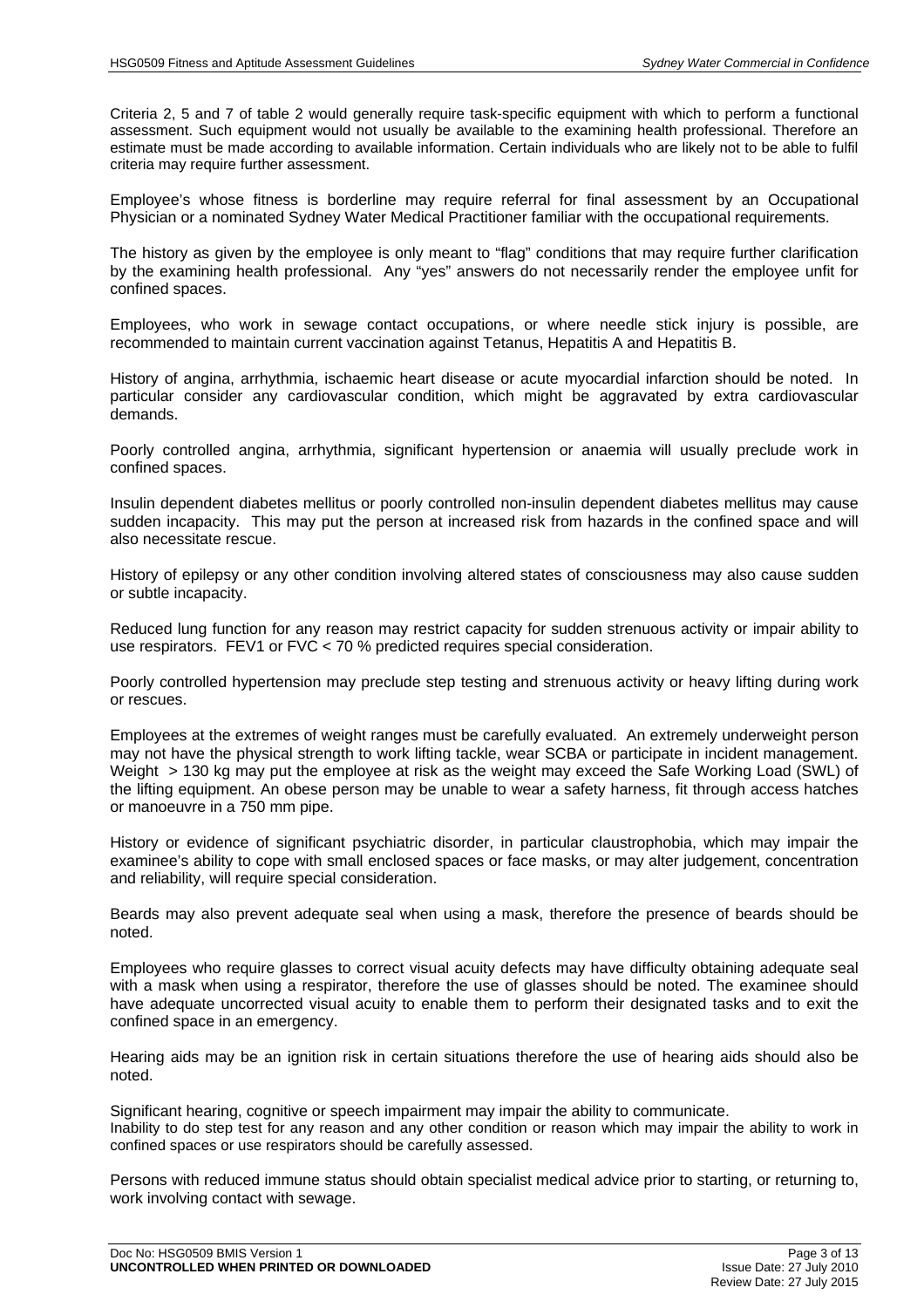### **5. DEFINITIONS**

| <b>Confined Spaces</b>                         | Confined space, in relation to a place of work, means an enclosed or partially enclosed<br>space that:                                                                                                                                  |  |  |  |  |
|------------------------------------------------|-----------------------------------------------------------------------------------------------------------------------------------------------------------------------------------------------------------------------------------------|--|--|--|--|
|                                                | a) is not intended or designed primarily as a place of work, and                                                                                                                                                                        |  |  |  |  |
|                                                | is at atmospheric pressure while persons are in it, and<br>b)                                                                                                                                                                           |  |  |  |  |
|                                                | may have an atmosphere with potentially harmful contaminants, an unsafe<br>C)<br>level of oxygen or stored substances that may cause engulfment, and                                                                                    |  |  |  |  |
|                                                | d) may (but need not) have restricted means of entry and exit.                                                                                                                                                                          |  |  |  |  |
|                                                | Examples of confined spaces include storage tanks, pits, trenches sewers,<br>traversable water mains, tunnels, shafts, sewer wet wells, covered stormwater<br>drains and pipes.                                                         |  |  |  |  |
| <b>Examining Health</b><br><b>Professional</b> | The term "examining health professional" is used to indicate that the examination<br>may be by a health professional such as a medical practitioner or an occupational<br>health nurse under the supervision of a medical practitioner. |  |  |  |  |
| <b>Aptitude</b>                                | Ability, skill, talent, gift, capacity, fitness, propensity.                                                                                                                                                                            |  |  |  |  |

### **6. REFERENCES**

- NSW OHS Regulation 2001, chapter 4, Work premises & work environment, Div.9, Working in confined spaces.
- Australian Standard 2865-2001 Safe working in a confined space
- HSP-001 Safe Entry & Working in Confined Spaces

### **7. DOCUMENT CONTROL**

| <b>Document Nimber</b>      | <b>HSG0509</b>                                                                                                                                                                                   |
|-----------------------------|--------------------------------------------------------------------------------------------------------------------------------------------------------------------------------------------------|
| Version                     | Version 1                                                                                                                                                                                        |
| <b>Issue Date</b>           | 27 July 2010                                                                                                                                                                                     |
| <b>Review Date</b>          | 27 July 2015                                                                                                                                                                                     |
| <b>Document Controller:</b> | Health & Safety Document Controller Ph (02) 8849 5389                                                                                                                                            |
| <b>Computer Filename:</b>   | HSG0509 Fitness and Aptitude Assessment Guidelines for Working in Confined Spaces version                                                                                                        |
| Approved by:                | Manager Health & Safety                                                                                                                                                                          |
| Date of approval:           | 17 July 2010                                                                                                                                                                                     |
| History:                    | 27 July 2010: (version 1 on BMIS) Revised and reissued as HSG0509 Confined Space Fitness<br>and Aptitude Guidelines, based on consultation within Sydney Water and with health<br>professionals. |
|                             | Previous history: Revised in November 2008 and 2006, and originally issued in 2004 as<br>Confined Space Fitness And Aptitude Guidelines June 2004.                                               |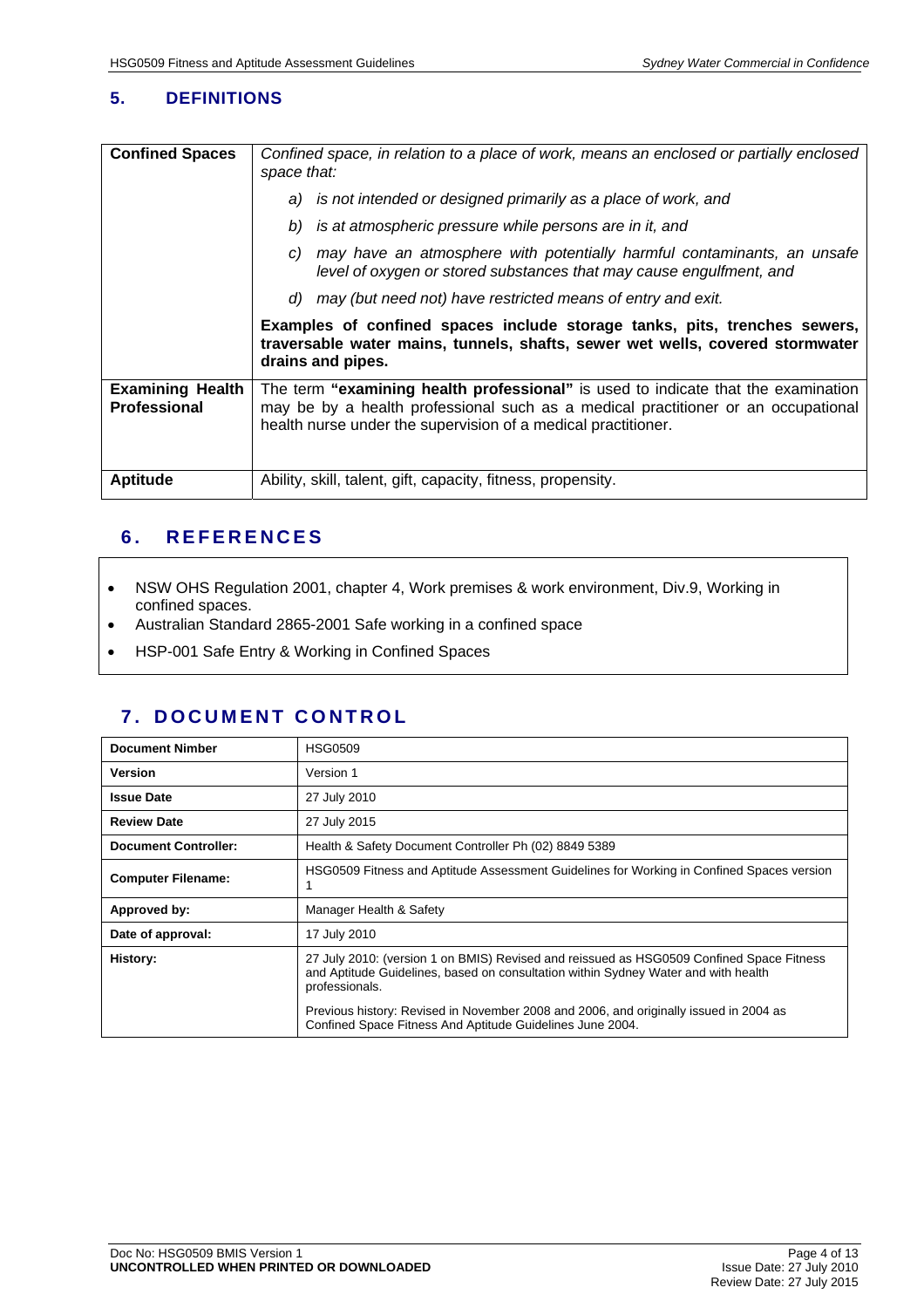### **APPENDICES**

- Appendix 1 Referral Employer to Complete
- Appendix 2 Employee Information Sheet
- Appendix 3 Consent Form
- Appendix 4 Medical History
- Appendix 5 Examination
- Appendix 6 Step Test
- Appendix 7 Medical Certificate
- Appendix 8 Confined Spaces Fitness Request for Information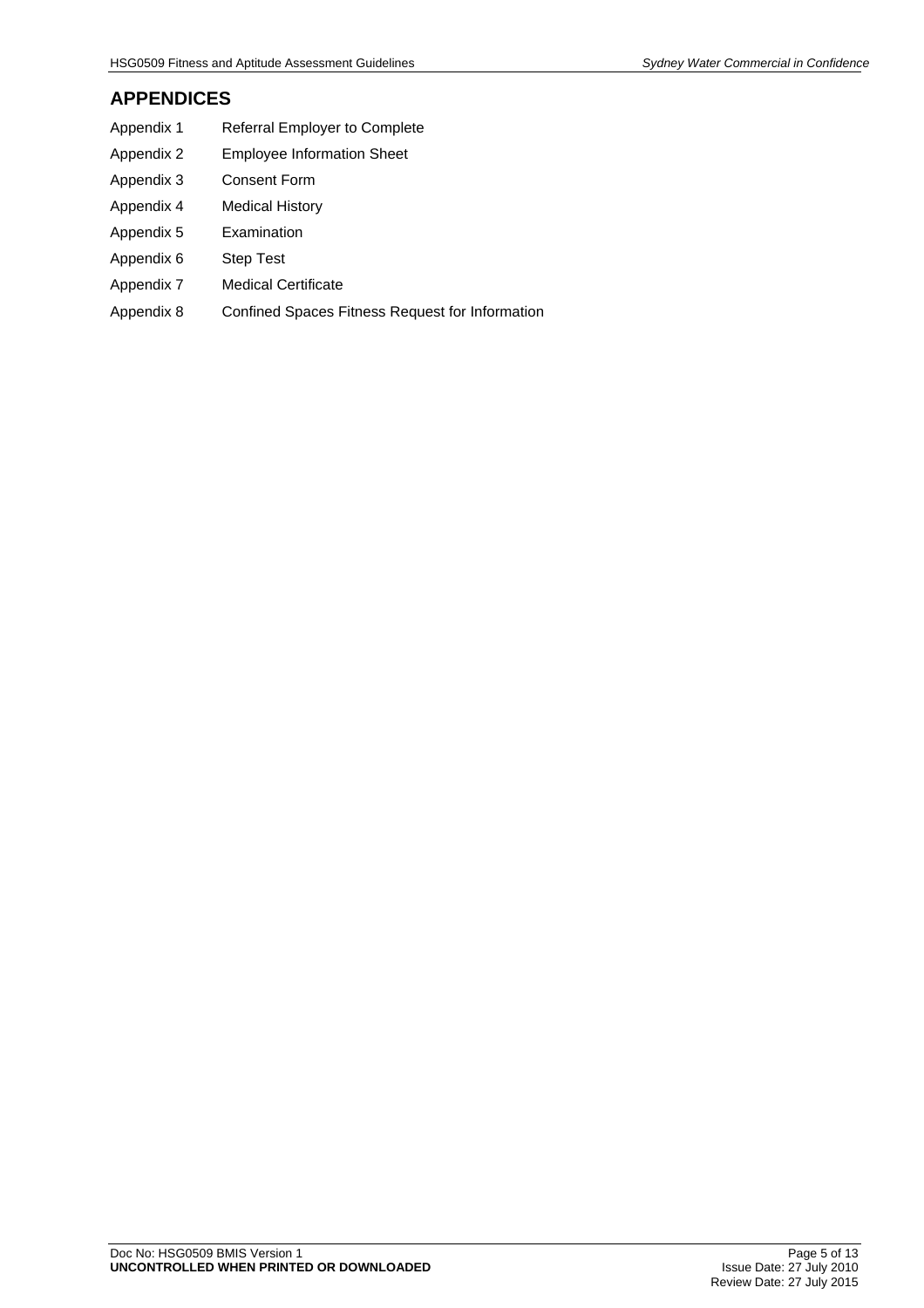### **APPENDIX 1 REFERRAL – EMPLOYER TO COMPLETE**

Note: Please do not send persons restricted to "suitable duties" involving mobility or lifting restrictions.

| Sydney           |  |  |
|------------------|--|--|
| <i>WAT&amp;R</i> |  |  |

### **REQUEST FOR SERVICES FORM**

| Service Requested - please tick the appropriate box                                                                                                                                      |  |  |  |  |  |  |
|------------------------------------------------------------------------------------------------------------------------------------------------------------------------------------------|--|--|--|--|--|--|
| □ Confined Space Fitness Assessment<br>□ Pre-placement Health Assessment                                                                                                                 |  |  |  |  |  |  |
| □ Hearing (Audiometry Screening)                                                                                                                                                         |  |  |  |  |  |  |
| □ Hazardous Substances Assessment                                                                                                                                                        |  |  |  |  |  |  |
| Preferred date for assessment(s)<br>(subject to availability)                                                                                                                            |  |  |  |  |  |  |
| $\Box$ Assessments to be conducted at QOH – please indicate preference for site (subject to availability)                                                                                |  |  |  |  |  |  |
| $\Box$ Merrylands<br>□ Minchinbury □ Broadway                                                                                                                                            |  |  |  |  |  |  |
|                                                                                                                                                                                          |  |  |  |  |  |  |
|                                                                                                                                                                                          |  |  |  |  |  |  |
| $\Box$ Assessments to be conducted at Sydney Water site – please complete information below<br>(list of names and appointment times to be provided prior to commencement of assessments) |  |  |  |  |  |  |
|                                                                                                                                                                                          |  |  |  |  |  |  |
|                                                                                                                                                                                          |  |  |  |  |  |  |
|                                                                                                                                                                                          |  |  |  |  |  |  |
| Name and mobile phone number of contact person on site on day of assessments                                                                                                             |  |  |  |  |  |  |
|                                                                                                                                                                                          |  |  |  |  |  |  |
|                                                                                                                                                                                          |  |  |  |  |  |  |
| Onsite induction required for QOH staff prior to assessments<br>$\Box$ Yes $\Box$ No                                                                                                     |  |  |  |  |  |  |
|                                                                                                                                                                                          |  |  |  |  |  |  |
| (must be level 5 manager or above) PLEASE PRINT CLEARLY                                                                                                                                  |  |  |  |  |  |  |
|                                                                                                                                                                                          |  |  |  |  |  |  |
|                                                                                                                                                                                          |  |  |  |  |  |  |
|                                                                                                                                                                                          |  |  |  |  |  |  |
| Please fax this form to Karima Sansoni to arrange appointments                                                                                                                           |  |  |  |  |  |  |
| Fax 02 9897 7390 Phone 02 9897 7699 or 02 9897 2541 (direct)                                                                                                                             |  |  |  |  |  |  |

Distribution: to be retained by examining health professional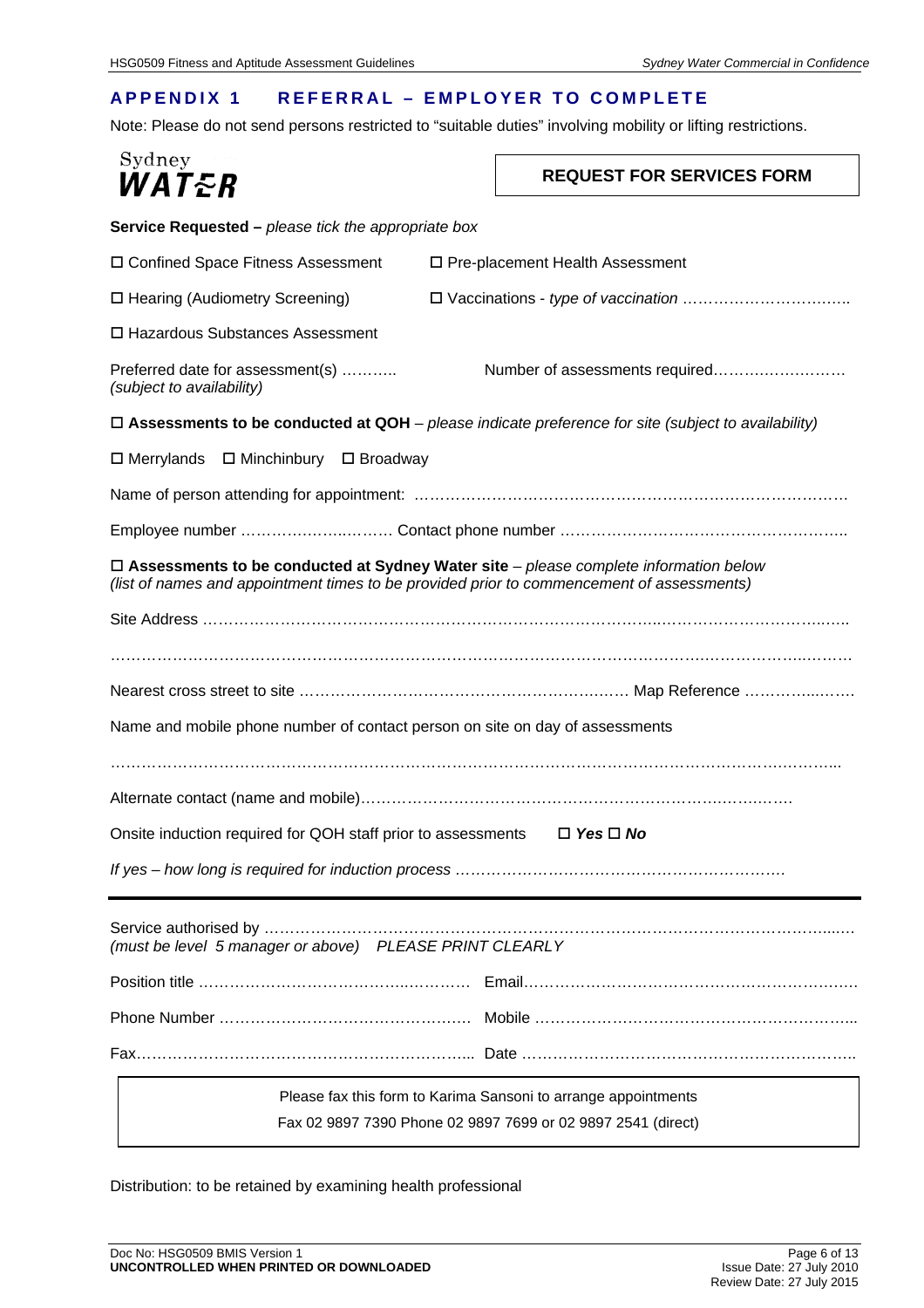### **APPENDIX 2 EMPLOYEE INFORMATION SHEET**

### **(To be given to Employee before test is conducted)**

### **Employee Information Sheet Three Minute Step Test**

#### **Participant selection and purpose of the fitness assessment**

You are required to attend an appointment with an examining health professional because you work in confined spaces and participate in confined space training. Work in confined spaces and participating in confined spaces training require good physical and psychological fitness because you may be required to be lowered into a confined space by means of a rope and harness, climb ladders up to 15m in height or climb multiple stairs, wear respiratory apparatus, and perform rescue operations.

The aim of the fitness assessment is to determine your fitness for working in confined spaces and participate in confined space training.

#### **What does the test involve?**

Before commencing you will be assessed to make sure that you do not have any medical problems such as heart, lung or any medical problems, which may put you at, increased risk of serious injury or death in certain types of confined spaces. If you qualify for the assessment and have given your written consent to participate you will then undertake the Three Minute Step Test. The test involves climbing up and down a step for three minutes as well as assessing both your cardiovascular fitness and lower limb strength.

#### **Who is organising the assessment?**

Your manager or supervisor on behalf of Sydney Water will organise your assessment. A referral form will be completed and sent by your manager to the examining health professional conducting the test.

#### **What if I choose not to take part or want to stop during the test?**

If you choose not to participate in the fitness assessment, you must notify your manager or supervisor. If you have any major medical problems before the test, you will be asked to see your doctor before a step test is attempted. You must stop and tell the examiner if you have any problems during the test, such as chest pain, nausea, difficulty in breathing, joint or muscle pain.

#### **What are the possible risks associated with the assessment?**

There are certain changes that may occur during the exercise test. These may include raised blood pressure and a fast pulse. There is also a slight risk of fainting, disorders of heartbeat or heart attack/stroke in people with underlying medical problems.

#### **Confidentiality and disclosure of information**

Any information that is obtained in connection with this assessment will remain confidential and will be disclosed only with your permission except as required by law. You will be asked permission to allow restricted access to your medical records. Authorised people from Sydney Water, referring you for an assessment and managing your records, your treating medical practitioner and Injury Management Coordinators managing your health in relation to your work, may inspect them. Any information taken away by these officials will be strictly confidential.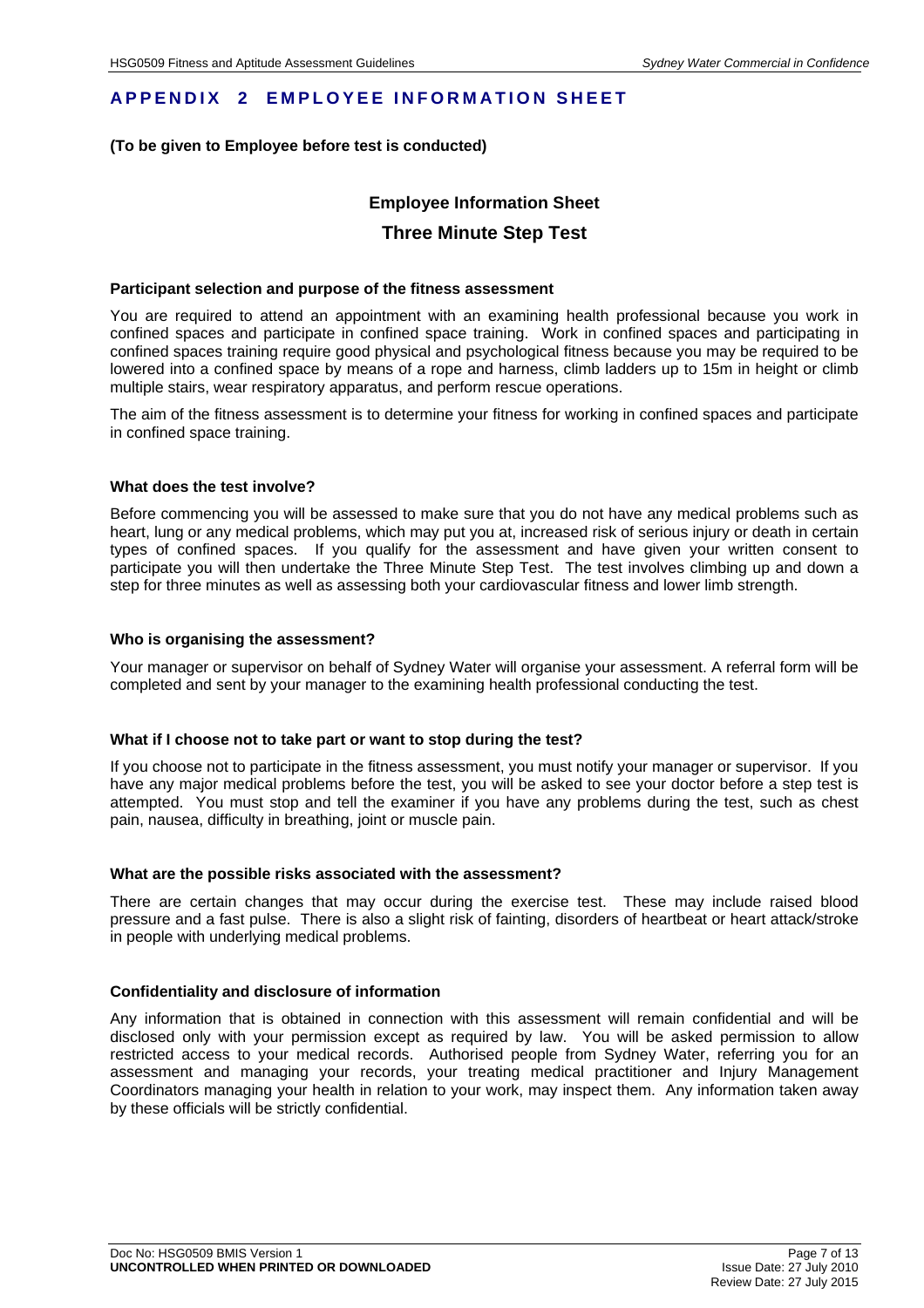### **APPENDIX 3 CONSENT FORM**

**Consent Form to Participate in a Fitness/Aptitude Assessment** 

|    | (name of employee) |               |
|----|--------------------|---------------|
| οf |                    |               |
|    | (street)           | (suburb/town) |

have been required to attend an appointment with an Examining Health Professional to determine my physical fitness for working in confined spaces and participate in confined space training.

In relation to this assessment, I have read the Employee Information Sheet and have been informed of the following points:

- 1. The aim of the assessment is to determine my physical fitness level required to work in confined spaces and training.
- 2. The assessment will involve a Three Minute Step Test (fitness test) and movements simulating work in a confined space.
- 3. There are certain changes that may occur during the exercise test. These include the possible adverse effects or risks related to the exercise:
	- raised blood pressure
	- fast pulse
	- fainting
	- disorders of heartbeat
- 4. Should I develop any problems (chest pain, nausea, difficulty in breathing, joint muscle) that may have resulted during the test, I am aware that I have to stop and contact the examining health professional.
- 5. My involvement in this fitness assessment may be terminated if I have any major medical problems. I may be asked to see a doctor before attempting the test.
- 6. If my fitness is borderline I may require a referral for a final assessment by an Occupational Physician or a nominated Sydney Water medical practitioner familiar with the occupational requirements.
- 7. In giving my consent, I acknowledge that the examining health professional, doctors, Sydney Water referral businesses, health & safety and injury management coordinators directly involved with my medical and fitness assessments, may examine my medical records only as they relate to this assessment.
- 8. Disclosure of my health information to any person or organisation will be done with my written consent, except where:
	- a notifiable disease is diagnosed which must by law, be reported to the authorities
	- a report is subpoenaed by a court of law; or
	- an investigation is conducted into a confined spaces incident.

After considering these points, I accept the requirement to attend an appointment with the Examiner Officer for a fitness assessment.

| Signature_ | Date |
|------------|------|
|            |      |
| Witness    | Date |

Distribution: to be retained by examining health professional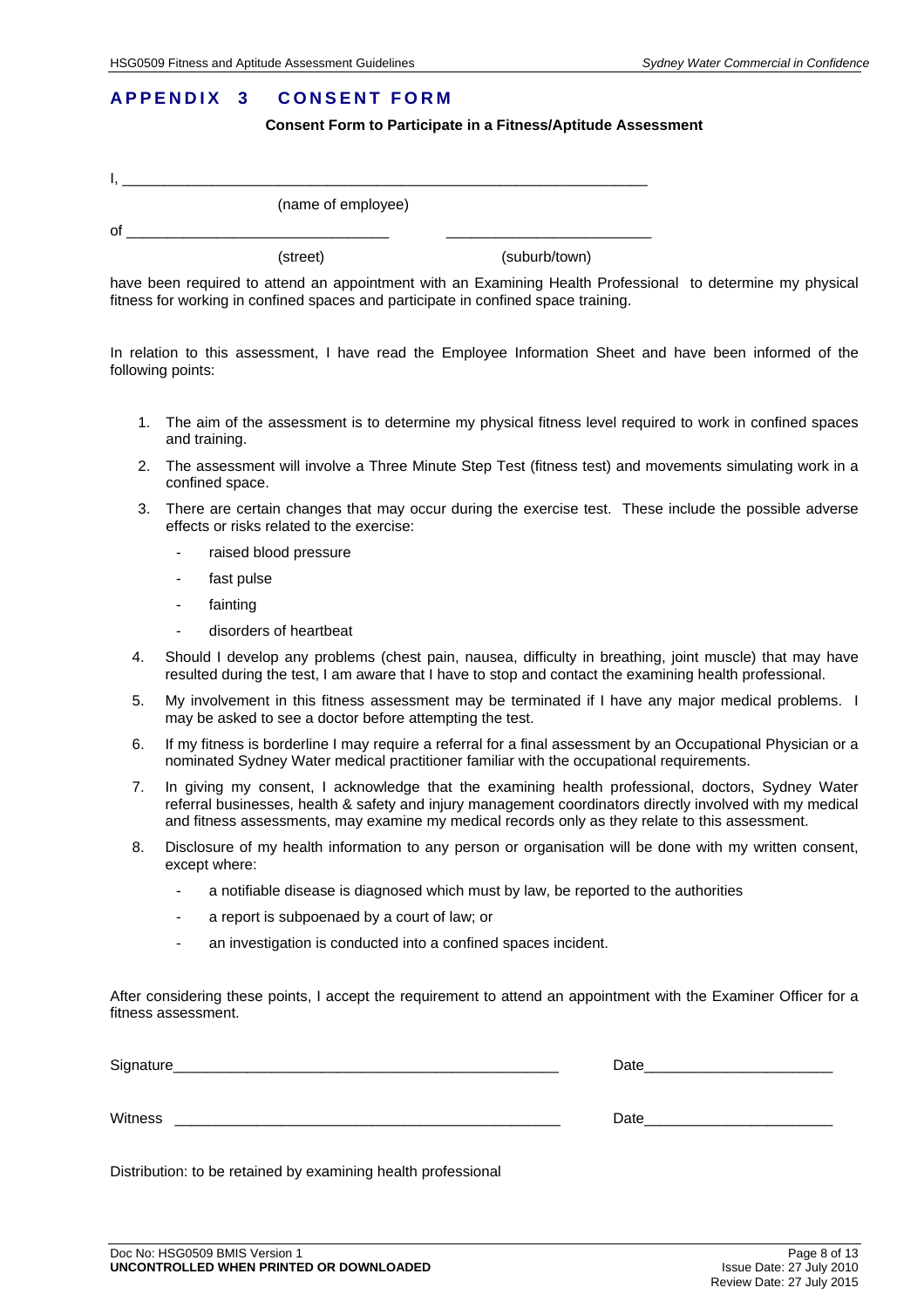### **APPENDIX 4 MEDICAL HISTORY**

To be completed by employee, with assistance from examining health professional if necessary

| Have you EVER had any of the following health problems?                                                     | <b>YES</b> | <b>NO</b> | <b>Comments</b> |
|-------------------------------------------------------------------------------------------------------------|------------|-----------|-----------------|
| <b>Respiratory</b>                                                                                          |            |           |                 |
| Shortness of breath, chronic cough or wheeze                                                                |            |           |                 |
| Tuberculosis                                                                                                |            |           |                 |
| Pneumonia                                                                                                   |            |           |                 |
| Bronchitis, asthma or emphysema                                                                             |            |           |                 |
| Any other lung problem                                                                                      |            |           |                 |
| Cardiovascular                                                                                              |            |           |                 |
| Heart problems                                                                                              |            |           |                 |
| Angina or heart attack                                                                                      |            |           |                 |
| Chest pains                                                                                                 |            |           |                 |
| High blood pressure not controlled by medication                                                            |            |           |                 |
| <b>Rheumatic fever</b>                                                                                      |            |           |                 |
| Pains or cramps in legs                                                                                     |            |           |                 |
| Ankle swelling                                                                                              |            |           |                 |
| <b>Senses</b>                                                                                               |            |           |                 |
| Hearing problems, ear disease                                                                               |            |           |                 |
| Problems with vision (seeing), eye disease                                                                  |            |           |                 |
| Do you use glasses?                                                                                         |            |           |                 |
| Do you use contact lenses?                                                                                  |            |           |                 |
| Do you use hearing aids?                                                                                    |            |           |                 |
| Neurological                                                                                                |            |           |                 |
| <b>Stroke</b>                                                                                               |            |           |                 |
| Epilepsy, fits, convulsions                                                                                 |            |           |                 |
| Blackouts, dizzy spells, vertigo                                                                            |            |           |                 |
| Paralysis or weakness of arms/legs                                                                          |            |           |                 |
| Severe or frequent headaches or migraines                                                                   |            |           |                 |
| <b>Musculoskeletal</b>                                                                                      |            |           |                 |
| Back or neck problems                                                                                       |            |           |                 |
| Leg problems                                                                                                |            |           |                 |
| Arm problems                                                                                                |            |           |                 |
| Bone or joint problems or arthritis                                                                         |            |           |                 |
| Problems walking, squatting, climbing stairs or ladders                                                     |            |           |                 |
| Psychological                                                                                               |            |           |                 |
| Have you ever had any major problems with nervous disorders,<br>psychiatric illness, anxiety or depression? |            |           |                 |
| Do you have any problems when you go into small enclosed<br>spaces (claustrophobia)?                        |            |           |                 |
| Do you have any problems working at heights?                                                                |            |           |                 |
| Do you have any problems with fear of spiders, rats, etc?                                                   |            |           |                 |
| <b>Miscellaneous</b>                                                                                        |            |           |                 |
| <b>Diabetes</b>                                                                                             |            |           |                 |
| Contagious disease                                                                                          |            |           |                 |
| Bladder or kidney problems                                                                                  |            |           |                 |
| Severe anaemia                                                                                              |            |           |                 |
| <b>Bleeding problems</b>                                                                                    |            |           |                 |
| Do you have any allergies?                                                                                  |            |           |                 |
| Do you have any other significant medical problems that have<br>not been mentioned?                         |            |           |                 |
| Have you had any major operations?                                                                          |            |           |                 |
| Is there any reason why you would not be able to wear a face<br>mask?                                       |            |           |                 |
| Is your immunisation for tetanus, Hepatitis A & B up to date?                                               |            |           |                 |
|                                                                                                             |            |           |                 |

**I hereby certify that the answers I have given are true and accurate. I also hereby authorise Quality Occupational Health to obtain and release information to/from my doctor or other health professionals and my employer. This information shall be used to determine my fitness to work in a confined space.** 

| Name:                                                         | <b>Position:</b> |  |
|---------------------------------------------------------------|------------------|--|
| Signature:                                                    | Date:            |  |
| Distribution: to be retained by examining health professional |                  |  |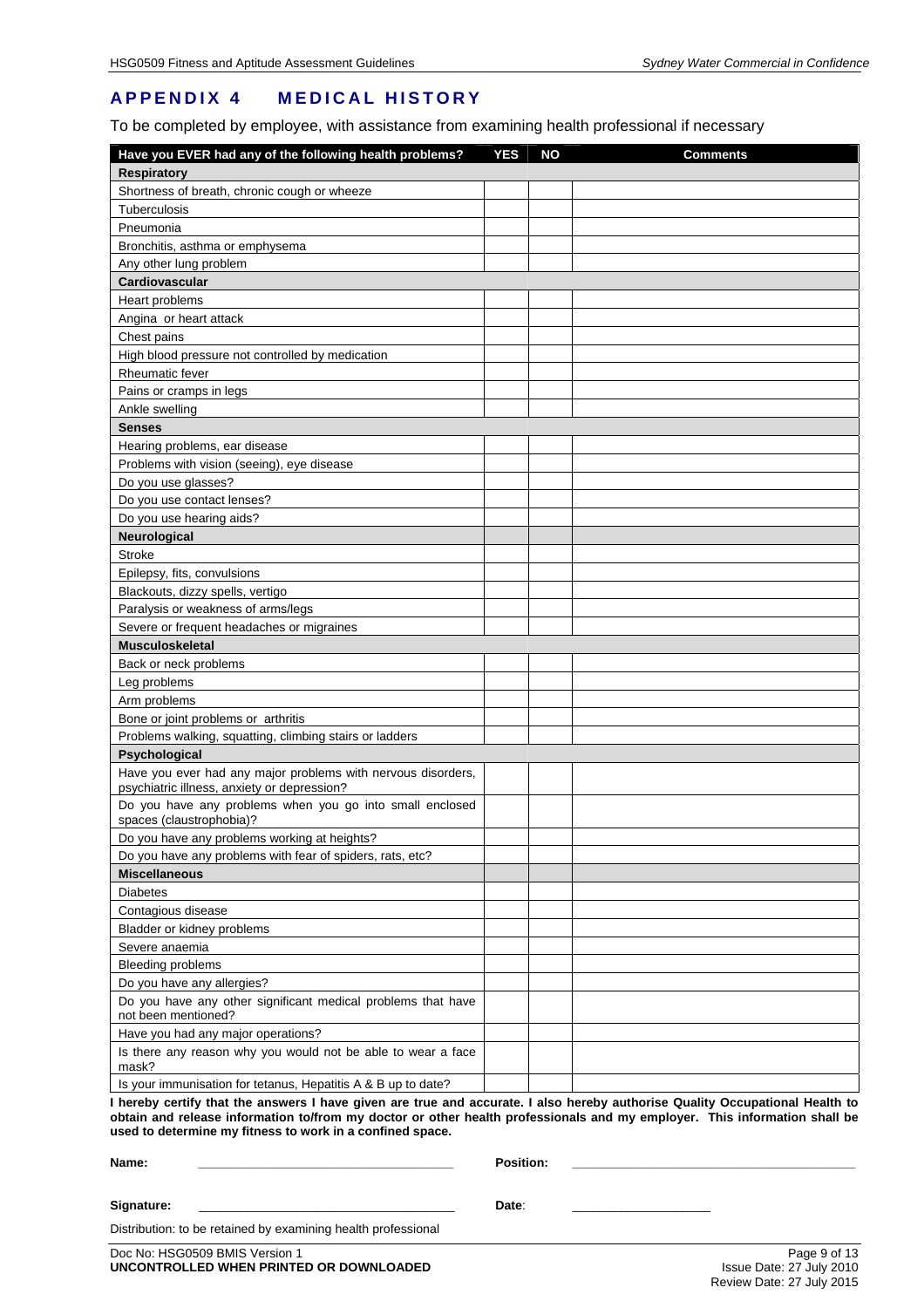### **APPENDIX 5 EXAMINATION**

|                                                                        | Medical    | Fit for confined space entry<br>$Y = Yes, N = No$ |           | If <b>No</b> state details of                       |
|------------------------------------------------------------------------|------------|---------------------------------------------------|-----------|-----------------------------------------------------|
|                                                                        | Assessment |                                                   |           | abnormalities                                       |
| Step test (See Appendix 1)                                             |            | <b>YES</b>                                        | <b>NO</b> |                                                     |
| History of musculoskeletal disorders or<br>cardiorespiratory disorders |            | <b>YES</b>                                        | <b>NO</b> |                                                     |
| General mobility of spine and limbs                                    |            | <b>YES</b>                                        | <b>NO</b> |                                                     |
| Upper limbs grip strength                                              |            |                                                   |           |                                                     |
| R                                                                      |            |                                                   |           |                                                     |
| Power                                                                  |            |                                                   |           |                                                     |
| Range of Movement                                                      |            |                                                   |           |                                                     |
| Coordination                                                           |            |                                                   |           |                                                     |
| Weight for Confined Space Entry                                        |            | <b>YES</b>                                        | NO        |                                                     |
| (to be less than 130kg)                                                | kg         |                                                   |           |                                                     |
| <b>Whisper Test</b>                                                    |            | <b>YES</b>                                        | <b>NO</b> |                                                     |
| Squat Test (see Appendix 6)                                            |            | <b>YES</b>                                        | <b>NO</b> |                                                     |
| Spirometry (attach results)                                            |            | <b>YES</b>                                        | NO.       |                                                     |
| History of respiratory disorders                                       |            | <b>YES</b>                                        | <b>NO</b> |                                                     |
| General observation of beards, facial<br>deformities, dentures         |            | <b>YES</b>                                        | NO.       |                                                     |
| Visual acuity                                                          |            | <b>YES</b>                                        | <b>NO</b> |                                                     |
| R<br>L                                                                 | Specify:   |                                                   |           |                                                     |
| 6/<br>6/<br>uncorrected                                                | Glasses    |                                                   |           |                                                     |
| Bi<br>6/                                                               | Contacts   |                                                   |           |                                                     |
| 6/<br>6/<br>corrected                                                  |            |                                                   |           | (note: please note on<br>medical certificate<br>if. |
| 6/<br>Bi                                                               |            |                                                   |           | correction required)                                |
| or evidence of endocrine<br>History                                    |            | <b>YES</b>                                        | <b>NO</b> |                                                     |
| disease                                                                |            |                                                   |           |                                                     |
| History of claustrophobia                                              |            | <b>YES</b>                                        | <b>NO</b> |                                                     |
| History or evidence of neurological<br>disorders                       |            | <b>YES</b>                                        | <b>NO</b> |                                                     |
| Evidence<br>of<br>behavioural<br>any<br>abnormalities on assessment    |            | <b>YES</b>                                        | <b>NO</b> |                                                     |
| Also consider outcomes of:                                             |            |                                                   |           |                                                     |
| depression and anxiety testing and                                     |            |                                                   |           |                                                     |
| cardiac and stroke testing (if<br>required).                           |            |                                                   |           |                                                     |

\_\_\_\_\_\_\_\_\_\_\_\_\_\_\_\_\_\_\_\_\_\_\_\_\_\_\_\_\_\_\_\_\_\_\_\_\_\_\_\_\_\_\_\_\_\_\_\_\_\_\_\_\_\_\_\_\_\_\_\_\_\_\_\_\_\_\_\_\_\_\_\_\_\_\_\_\_\_\_\_\_\_\_\_\_\_\_\_\_\_\_

#### **Notes:** \_\_\_\_\_\_\_\_\_\_\_\_\_\_\_\_\_\_\_\_\_\_\_\_\_\_\_\_\_\_\_\_\_\_\_\_\_\_\_\_\_\_\_\_\_\_\_\_\_\_\_\_\_\_\_\_\_\_\_\_\_\_\_\_\_\_\_\_\_\_\_\_\_\_\_\_\_\_\_\_\_\_\_\_\_

Distribution: to be retained by Examining Health Professional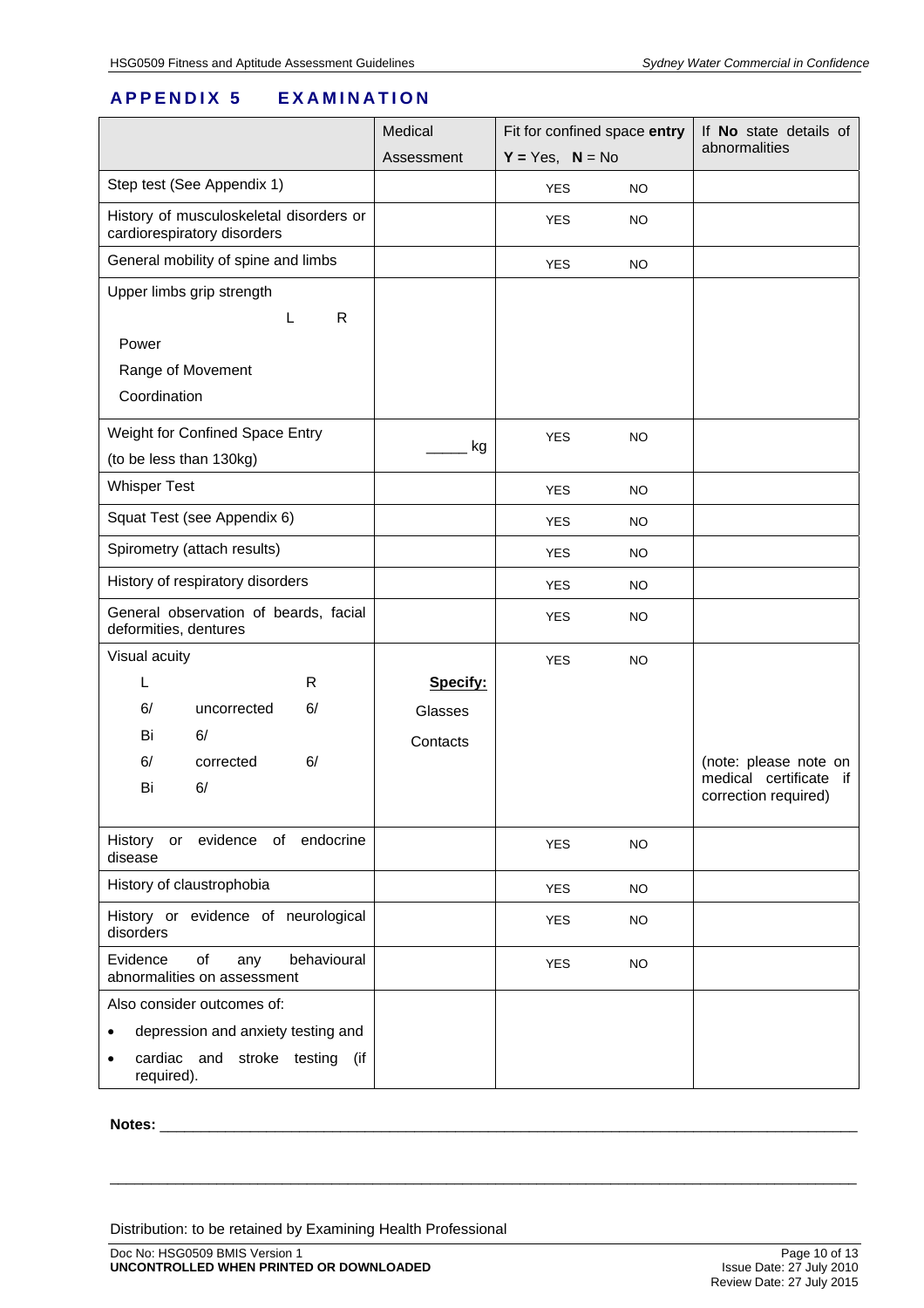### **APPENDIX 6 STEP TEST**

### **Do not perform the step test if there are medical problems.**

Examinee steps up and down a 12-inch step 24 times per minute for 3 minutes. Stop if examinee becomes distressed or pulse exceeds (220 - age x 0.8). Take pulse manually for 15 seconds and multiply by 4. Use meter for maximum pulse while stepping.

| BP before starting                       |          |  |
|------------------------------------------|----------|--|
| Pulse before starting:                   | / minute |  |
| Pulse immediately after stepping:        | / minute |  |
| Maximum pulse while stepping:            | / minute |  |
| Pulse 3 minutes after stepping           | / minute |  |
| Blood pressure 3 minutes after stepping: |          |  |
| Able to maintain 24 steps/minute:        | YES / NO |  |
| Able to complete 3 minutes:              | YES / NO |  |
| Details:                                 |          |  |
|                                          |          |  |
|                                          |          |  |

Distribution: to be retained by examining health professional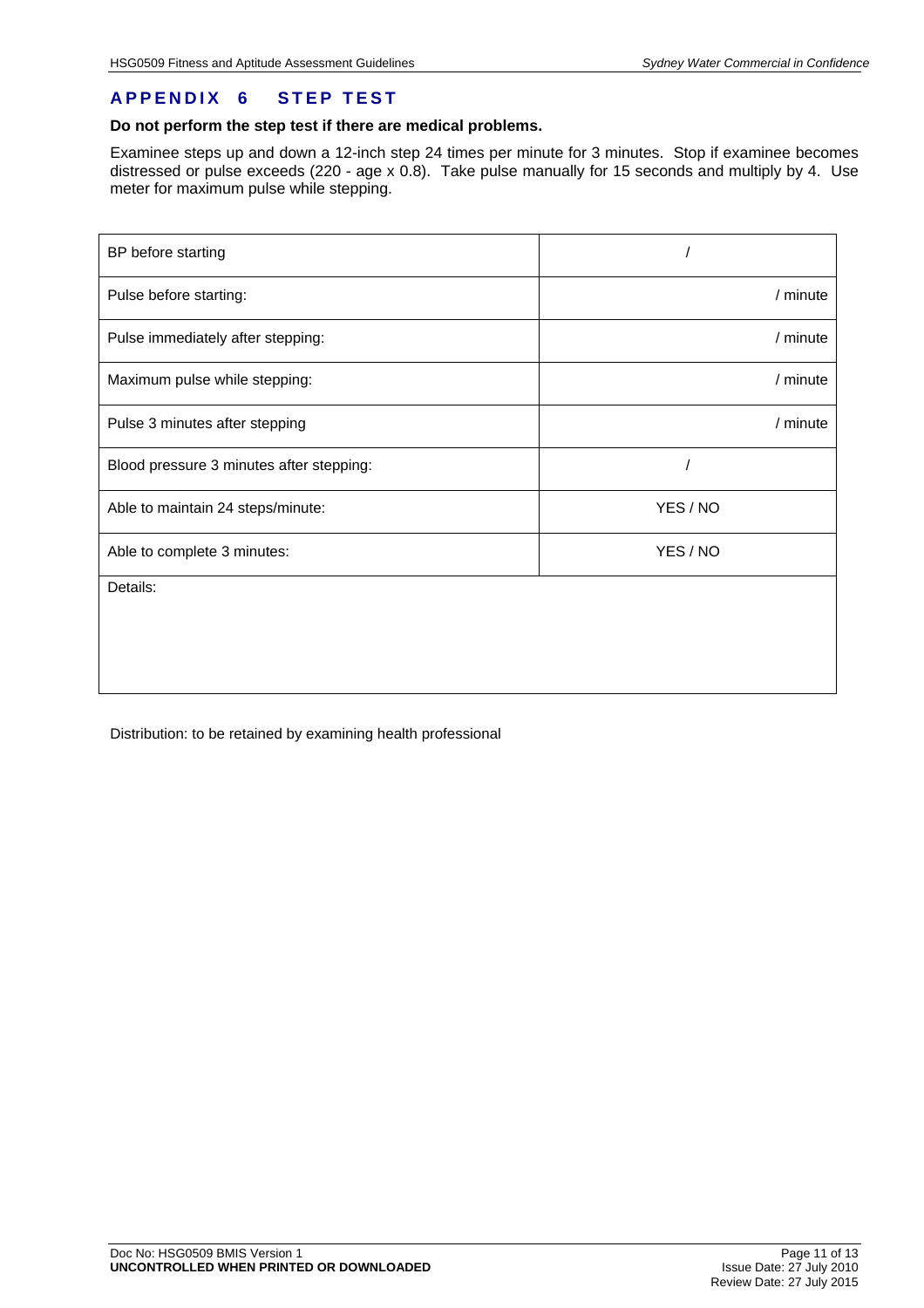### **APPENDIX 7**

### **MEDICAL CERTIFICATE**

|                                                                                                                                                                                                                                                                                                                            |                                                                                                                                       | and, taking into account the requirements of these confined space fitness guidelines, I declare that - |  |
|----------------------------------------------------------------------------------------------------------------------------------------------------------------------------------------------------------------------------------------------------------------------------------------------------------------------------|---------------------------------------------------------------------------------------------------------------------------------------|--------------------------------------------------------------------------------------------------------|--|
|                                                                                                                                                                                                                                                                                                                            | The examinee is FIT for work in confined spaces, OR<br>The examinee is NOT FIT /Temporarily unfit for work in confined spaces because |                                                                                                        |  |
|                                                                                                                                                                                                                                                                                                                            | <b>Relevant restrictions include:</b>                                                                                                 | ,我们也不会有什么。""我们的人,我们也不会有什么?""我们的人,我们也不会有什么?""我们的人,我们也不会有什么?""我们的人,我们也不会有什么?""我们的人                       |  |
|                                                                                                                                                                                                                                                                                                                            |                                                                                                                                       |                                                                                                        |  |
|                                                                                                                                                                                                                                                                                                                            |                                                                                                                                       |                                                                                                        |  |
|                                                                                                                                                                                                                                                                                                                            |                                                                                                                                       |                                                                                                        |  |
|                                                                                                                                                                                                                                                                                                                            |                                                                                                                                       |                                                                                                        |  |
| If the worker wishes to provide further medical evidence to Quality Occupational Health they must use the<br>"Confined Spaces Fitness Request for Information" form in the assessment guidelines (Appendix 8).<br>It is recommended that a reassessment occur if the examinee's health changes, or after a period not less |                                                                                                                                       |                                                                                                        |  |
|                                                                                                                                                                                                                                                                                                                            | I have advised the worker of the results.                                                                                             | $\perp$<br>I have been advised of these results.                                                       |  |
|                                                                                                                                                                                                                                                                                                                            | Name of examiner:                                                                                                                     | Name of worker:                                                                                        |  |
|                                                                                                                                                                                                                                                                                                                            |                                                                                                                                       |                                                                                                        |  |
|                                                                                                                                                                                                                                                                                                                            |                                                                                                                                       |                                                                                                        |  |
|                                                                                                                                                                                                                                                                                                                            |                                                                                                                                       |                                                                                                        |  |
|                                                                                                                                                                                                                                                                                                                            |                                                                                                                                       |                                                                                                        |  |

Distribution:

Original to be retained by examining health professional

Copy to be given to employee

Copy to be forwarded to manager / supervisor that referred employee for assessment